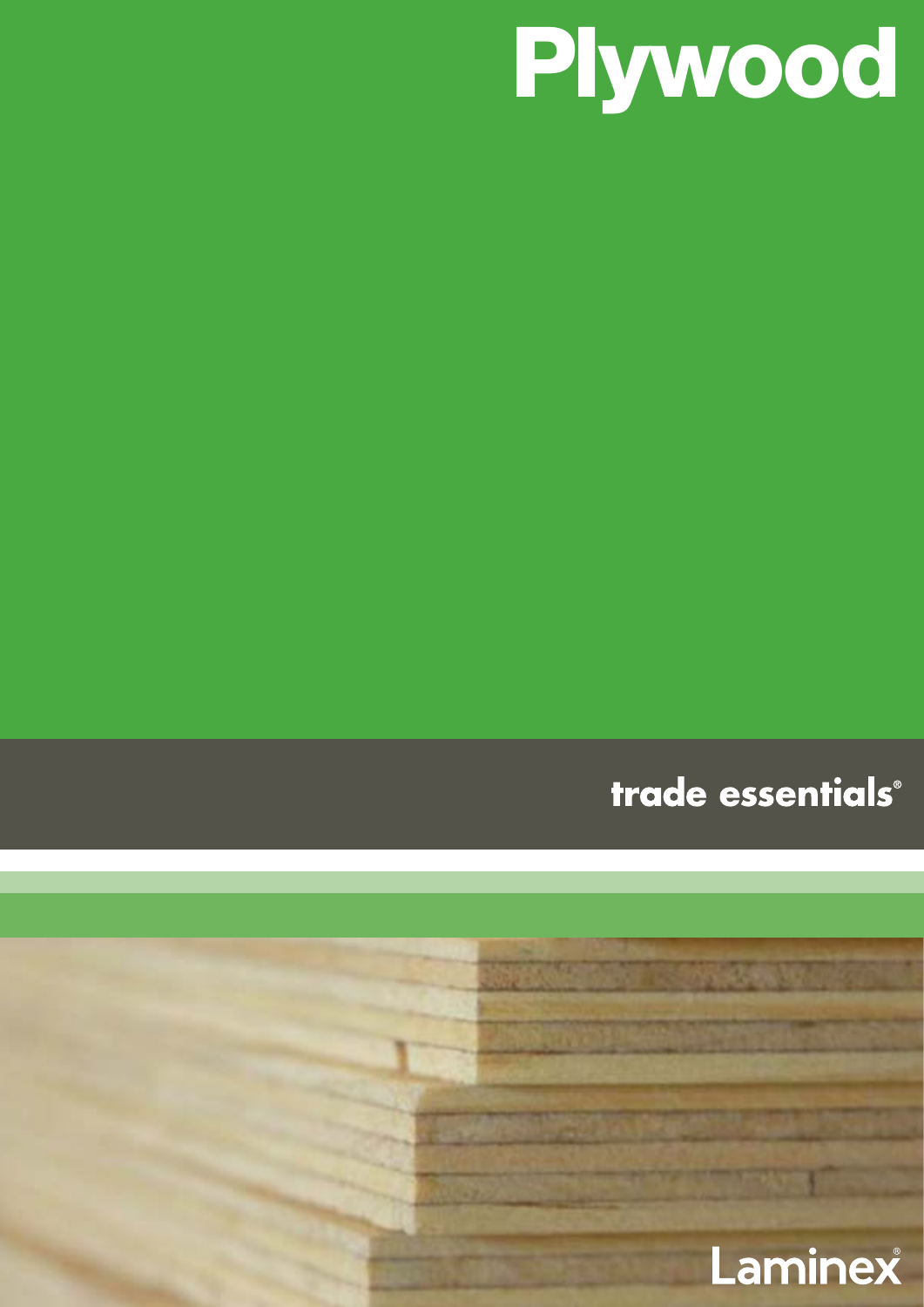

This versatile range of plywood is ideal for a host of applications from cabinetry, furniture, and walls to ceilings, joinery, and eaves lining. You'll also find products that are suitable for when weight is a consideration. You can even leave some of the range semi-exposed or utilise the featured edge as a deliberate design feature in residential and commercial settings. In fact, whatever you need, you're sure to find a solution within this outstanding range. So for projects that demand durability and versatility, take a load off your mind with Plywood.

All exposed plywood must be surface finished to prevent mechanical surface breakdown (known as checking or crazing) caused by the absorption and desorption of moisture through the surface veneer. In addition, all plywood used in externally exposed conditions must be type A bonded and preservative treated to ensure long term durability and performance.

Plywood products, being comprised of natural timbers will vary slightly in grain and will react to direct and indirect light, therefore a change of the surface colour and appearance over time is a natural characteristic, not a defect. Additionally, heat and humidity will interact with light to accelerate the ageing process. If exposed to direct and strong light, plywood products may undergo sudden and irregular changes from the original colour. As little as an hour of exposure to sunlight may change the colour of plywood.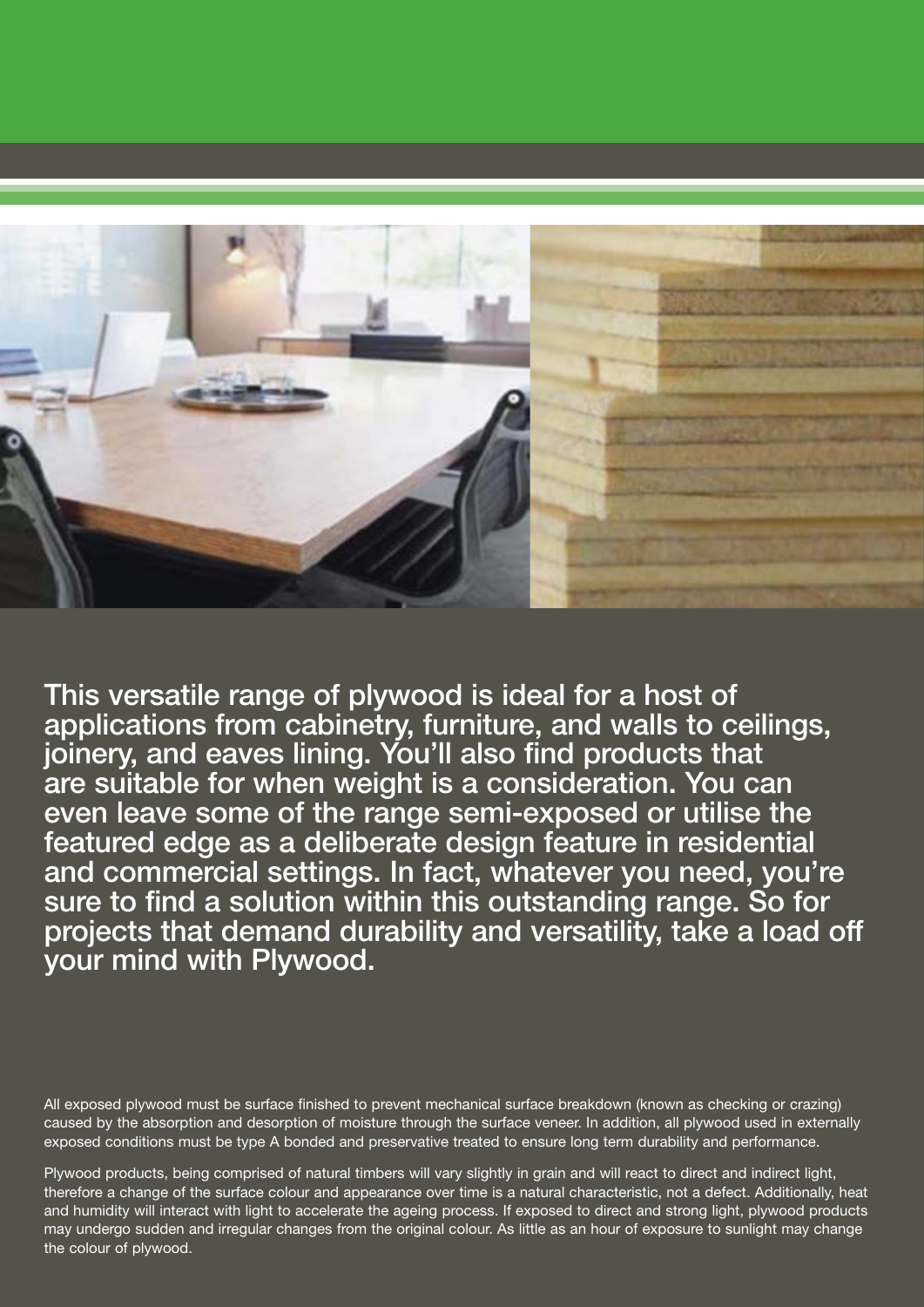# Plywood



# CD Structural Plywood (F8)

Trade Essentials CD structural plywood is a versatile FSC and/or PEFC certified structural plywood panel made from 100% renewable softwood plantation pine. It is manufactured to the AS/NZS 2269 plywood structural standard. CD structural plywood can be used in many applications where aesthetic appearance is not critical. The C grade face may have sound knots and putty filled holes and splits as well as some wood patches. The D grade back will have unfilled or open defects.

#### **Density**

Approximately 550 kg/m<sup>3</sup> in Radiata pine Approximately 580 kg/m<sup>3</sup> in Taeda and Slash pine

#### **Tolerances**

±5% in thicknesses up to 7.5mm

±4% in thicknesses over 7.5mm up to 17.5mm

±3% in thicknesses above 17.5mm

±1.5mm in length and width

±0.05% on straightness on the length of that edge 5mm in squareness on a 2400 panel and 6mm on a 2700 panel

#### **Grade and bond**

CD grade with a sanded face and unsanded back A bond E0 glueline

#### **Applications**

- Domestic and commercial building construction
- Cabinets and kickboards
- Furniture and shelving
- ▶ Hoardings and barricades
- $\blacktriangleright$  Pallets, bins, crates and tool boxes
- Display and stage settings
- Cubby houses and dog kennels

| Thickness (mm) | Length x Width (mm)      | <b>Pack Size</b> | <b>ASW Code</b>      |
|----------------|--------------------------|------------------|----------------------|
| 5              | 2400 x 1200              | 128/68/140       | 963851/979133/969782 |
| 9              | $(2400 \times 1200)^{1}$ | 100/108          | 963853/979134/969783 |
| 12             | 2400 x 1200              | 75/80            | 963854/979135/969784 |
| 15             | 2400 x 1200              | 60/65            | 963855/979136/969785 |
| 17             | 2400 x 1200              | 50               | 963856               |
| 18             | 2400 x 1200              | 54               | 969786/979138        |
| 19             | 2400 x 1200              | 40               | 963857               |
| 25             | $12400 \times 1200$      | 36/19            | 963862/979141/969788 |

Note: Sheet sizes of 2700 x 1200 are also available but are not stocked and subject to lead times and minimum order quantities. Please check for availability. F11 and F14 grades may also be available - premium may apply.

### CD Non-Structural Plywood

This grade has essentially the same properties as the CD structural grade plywood but has no "f" strength rating and cannot be used in structural or load bearing applications. It is not manufactured to the AS/NZS 2269 plywood structural standard hence when in doubt always use structural grade to avoid any risk of failure. CD non-structural plywood provides an economical solution where non structural plywood is required. For a better grade check for BC grade availability. BC grade is made to an overseas standard. The B face allows more putty fill and patches. The C face allows for some minor open defects.

#### **Density**

Approximately 550 kg/m<sup>3</sup> in Radiata pine Approximately 580 kg/m<sup>3</sup> in Taeda and Slash pine

#### **Tolerances**

±5% in thicknesses up to 7.5mm

±4% in thicknesses over 7.5mm up to 17.5mm

- ±3% in thicknesses above 17.5mm
- ±1.5mm in length and width

±0.05% on straightness on the length of that edge 5mm in squareness on a 2400 panel and 6mm on a 2700 panel

#### **Grade and bond**

CD Grade with a sanded face and unsanded back A-Bond glueline.

#### **Applications**

- Cabinets and kickboards
- Furniture
- Tool boxes
- Dog kennels
	- $\blacktriangleright$  Non-structural applications
	- Hoardings

| Thickness (mm) | Length x Width (mm) | <b>Pack Size</b> | <b>ASW Code</b>      |
|----------------|---------------------|------------------|----------------------|
| 7              | 2400 x 1200         | 128/140          | 962802/979124/969773 |
| 9              | 2400 x 1200         | 100/108          | 962803/979125/969774 |
| 12             | 2400 x 1200         | 75/80            | 962804/979126/969775 |
| 15             | 2400 x 1200         | 60/65            | 962805/979127/969776 |
| 17             | 2400 x 1200         | 50               | 963849               |
| 18             | 2400 x 1200         | 50/54            | 962806/979129/969777 |
| 19             | 2400 x 1200         | 40               | 963850               |
| 25             | 2400 x 1200         | 36/39            | 962807/979132/969779 |

Note: Thickness of 18mm is subject to availability.

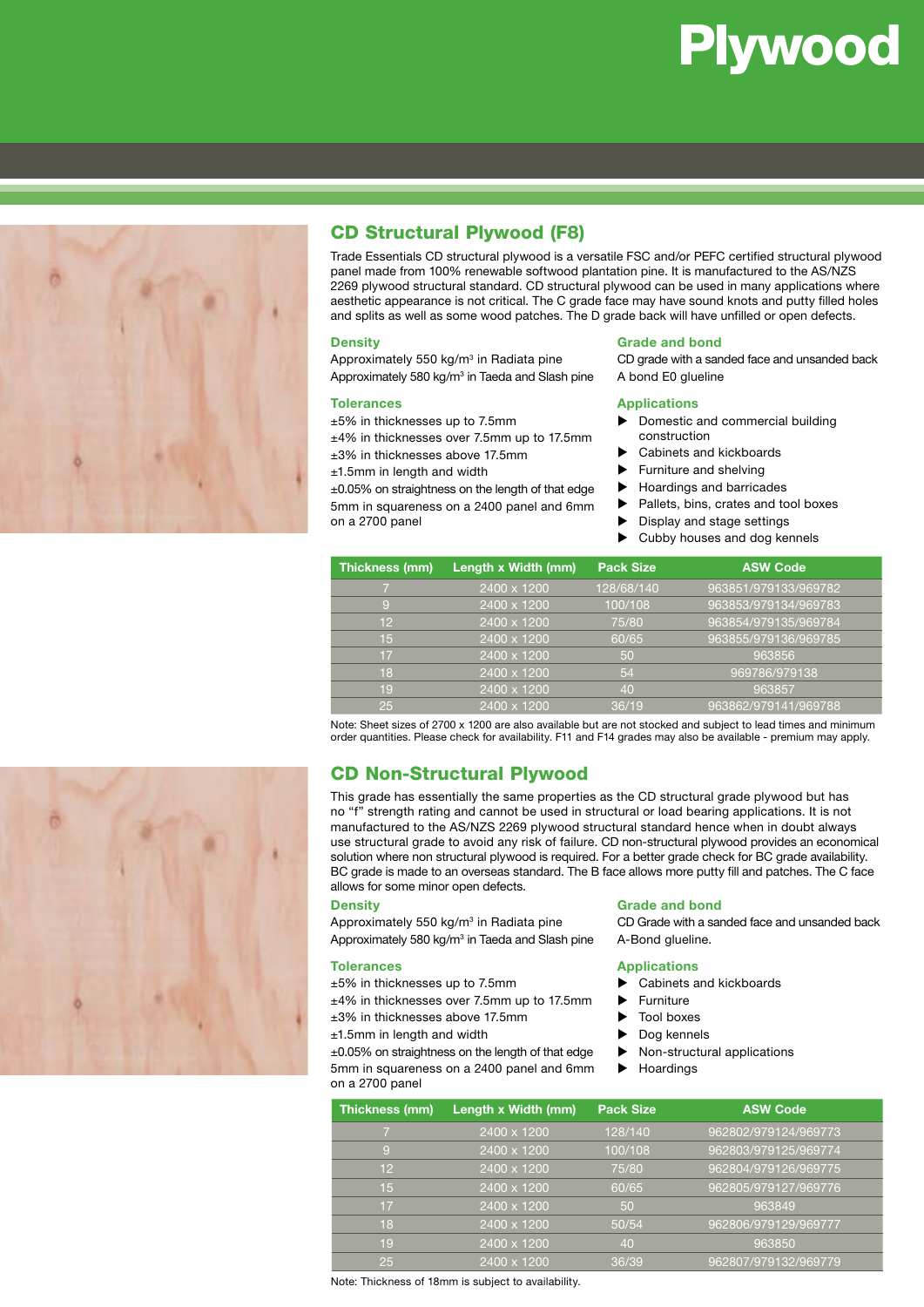

# CD Structural Tongue & Groove Plywood Flooring

Structural grade plywood flooring is FSC and/or PEFC certified and is made from renewable plantation pine timber. It is manufactured to the AS/NZS 2269 plywood structural standard, and has an F11 stress grade. Plywood flooring provides a solution to most flooring applications particularly where concentrated loads are required, such as in commercial or large public building applications.

#### **Density**

Approximately 500 to 580 kg/m3

#### **Tolerances**

±1.5mm in length and width

±5% on thicknesses up to 7.5mm

±4% on thicknesses over 7.5mm up to 17.5mm

±3% on thicknesses above 17.5mm ±0.05% on straightness on the length of that edge

5mm in squareness on a 2400 panel and 6mm on a 2700 panel

#### **Grade and bond**

CD grade with sanded C face and unsanded back A bond E0 glueline.

#### **Applications**

- Commercial offices and assembly areas
- Medical clinics and hospitals
- Transportable homes
- ▶ Can be nailed to within 10mm of edges
- Stages as well as commercial and domestic flooring

| Thickness (mm) | Length x Width (mm) | <b>Pack Size</b> | <b>ASW Code</b>      |
|----------------|---------------------|------------------|----------------------|
| 15             | 2400 x 1200         | 35/60/31         | 959782/963863/969789 |
| 15             | 2700 x 1200         | 35/31            | 963603/969790        |
| 17             | 2400 x 1200         | 32/50            | 957144/963867        |
| 17             | 2700 x 1200         | 32               | 963604               |
| 19             | 2400 x 1200         | 28/40            | 959784/963872        |
| 19             | 2700 x 1200         | 28               | 963605               |



## Formply (F14 & F17)

This plywood is made from mixed hardwood and or softwood species and has a phenolic dark coloured film impregnated on both faces to prevent concrete sticking to the plywood. The protective phenolic film (40/120) has a satin to shiny finish and also provides some water protection making washing down and reusing an option. Formply is manufactured to AS/NZS 6669 standard. In a concrete pour application, it will provide a class 3 finish to the AS/NZS 3610 standard, which is the standard off form finish required for carparks and general building work.

#### **Density**

Approximately 680 kg/m3

#### **Tolerances**

±3% on thicknesses

- ±3mm in diagonals or squareness
- ±1.0mm in length and width

±0.05% on straightness on the length of that edge

#### **Grade and bond**

B/B grade face

A bond glueline

#### **Applications**

- Concrete formwork
- Base of trailers
- Horse floats and dog kennels
- Barns and stables
- Basketball backing boards
- General home maintenance

| Thickness (mm) | Length x Width (mm) | <b>Pack Size</b>         | <b>ASW Code</b>      |
|----------------|---------------------|--------------------------|----------------------|
| 17             | 2400 x 1200         | 50/40/22                 | 898799/969648/977748 |
| 17             | 1800 x 1200         | 50/40                    | 963594/966134        |
|                |                     | Non-structural Film Face |                      |
| 17             | 2440 x 1220         | 43                       | 963612               |
|                | 1830 x 1220         | 43                       | 963613               |

Note: Sheet size of 1800 x 1200 x 17mm is available but not always stocked. Please check lead times. Please check for F17 grade availability.

#### **Non-Structural Film Face**

This plywood is made in the same way as formply however it is not manufactured to any standard, so should be used for non-structural applications only. The face grade is C/C,

covered with a phenolic film and can be made from softwood or mixed hardwood species (or a combination of both). The bond is a WBP and/or MUF glue line.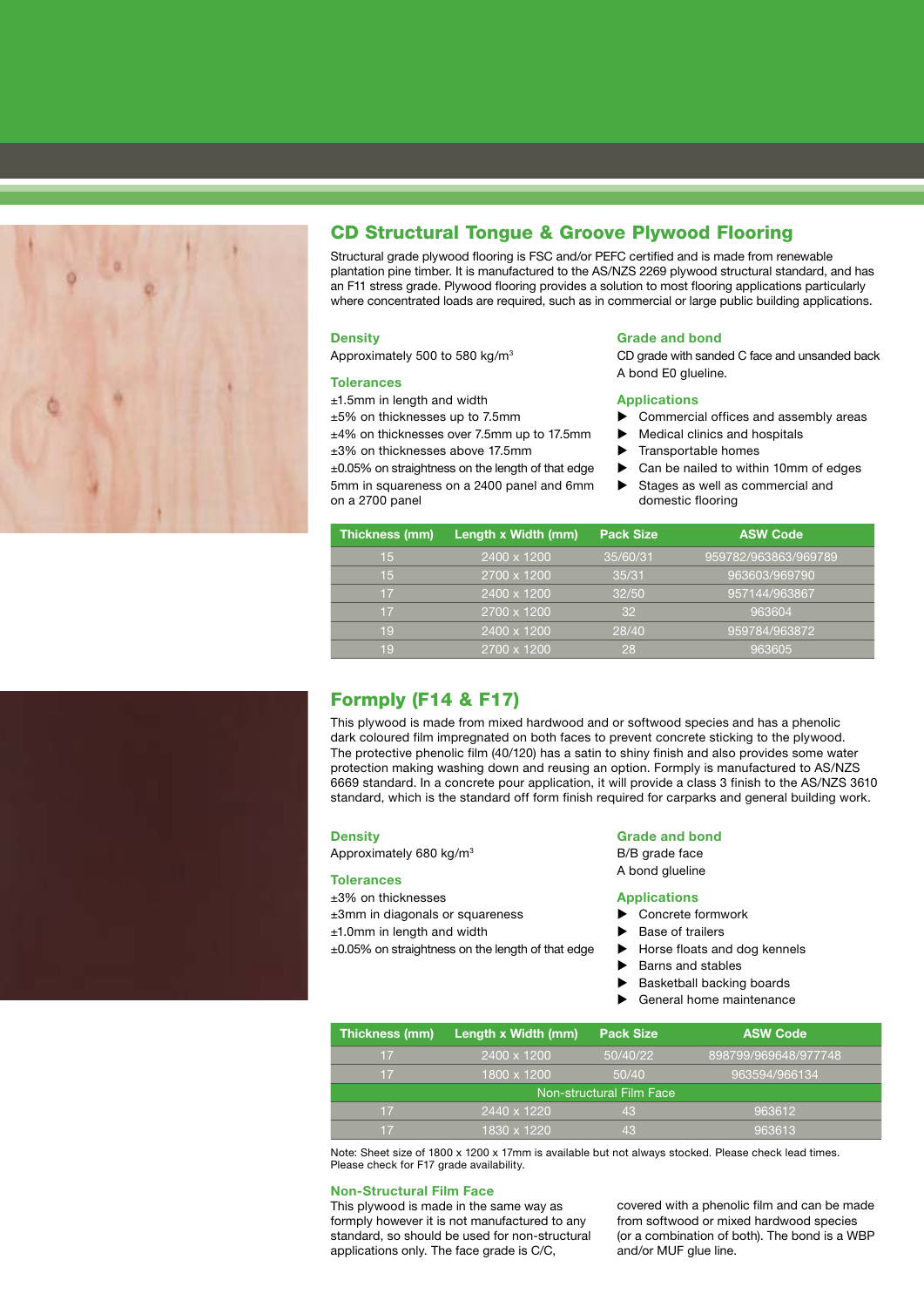



# Marine Plywood (Pink Species)

This marine plywood is manufactured to the Bristish standard BS 1088, and is made from sustainable mixed hardwood species. Marine species are not naturally durable therefore preservative treatments are required if used in a marine or external environment. Marine plywood is suitable in high impact applications and where high quality faces are required. Several species are used and colour matching may be difficult. Colour will vary from very light pink to dark red.

#### **Density**

Approximately 580 kg/m3

#### **Tolerances**

±0.6mm in thicknesses up to 18mm ±1mm per metre on squareness ±3.5mm in length and width ±1mm per metre on straightness

#### **Grade and bond**

A/A face grade, with minimal core voids A bond EI glueline

#### **Applications**

- $\blacktriangleright$  External and marina applications, provided it has been preservative treated.
- Boat hulls and internal boat fit outs
- Pontoons
- Motor homes
- Ultra-light aircraft and models

| <b>Thickness (mm)</b> | Length x Width (mm) | <b>Pack Size</b> | <b>ASW Code</b> |
|-----------------------|---------------------|------------------|-----------------|
| O                     | 2440 x 1220         | 100              | 960067          |
| 12 <sub>1</sub>       | 2440 x 1220         | 75               | 960068          |
| 15 <sub>1</sub>       | 2440 x 1220         | 60               | 964372          |
| 18                    | 2440 x 1220         | 50               | 960069          |
| 25                    | 2440 x 1220         | 36               | 964373          |

Note: Thicknesses of 4mm and 6mm are also available but are not stocked and subject to lead times. Marine grade to AS/NZS 2272 also available. Please check for leadtimes.

## Bending Plywood

Bending plywood is manufactured from mixed hardwood species. It provides design flexibility with the option to create attractive curves in furniture as well as commercial and domestic structures. For high grade finishes it is recommended that bending plywood is veneered or covered before it is sealed or lacquered.

The bending radius for 5mm thick is 300mm. The bending radius for 8mm thick is 450mm.

#### **Density**

Approximately 480 to 560 kg/m3

#### **Tolerances**

±7% on thickness ±5mm in diagonals

±1.5mm in length and width

### C bond glueline – interior use only

**Grade and bond**

#### **Applications**

- $\blacktriangleright$  Interior, non-structural curved feature walls
- Curved benches and tables

BB/CC grade – mixed hardwood

- Columns
- Decorative features and ceilings
- Most curved joinery work
- **Furniture**

| Thickness (mm) | Length x Width (mm) | <b>Pack Size</b> | <b>ASW Code</b> |
|----------------|---------------------|------------------|-----------------|
|                | 1220 x 2440         | 180              | 963608          |
|                | 2440 x 1220         | 180              | 963609          |
|                | 1220 x 2440         | 130              | 963610          |
|                | 2440 x 1220         | 130              | 963611          |

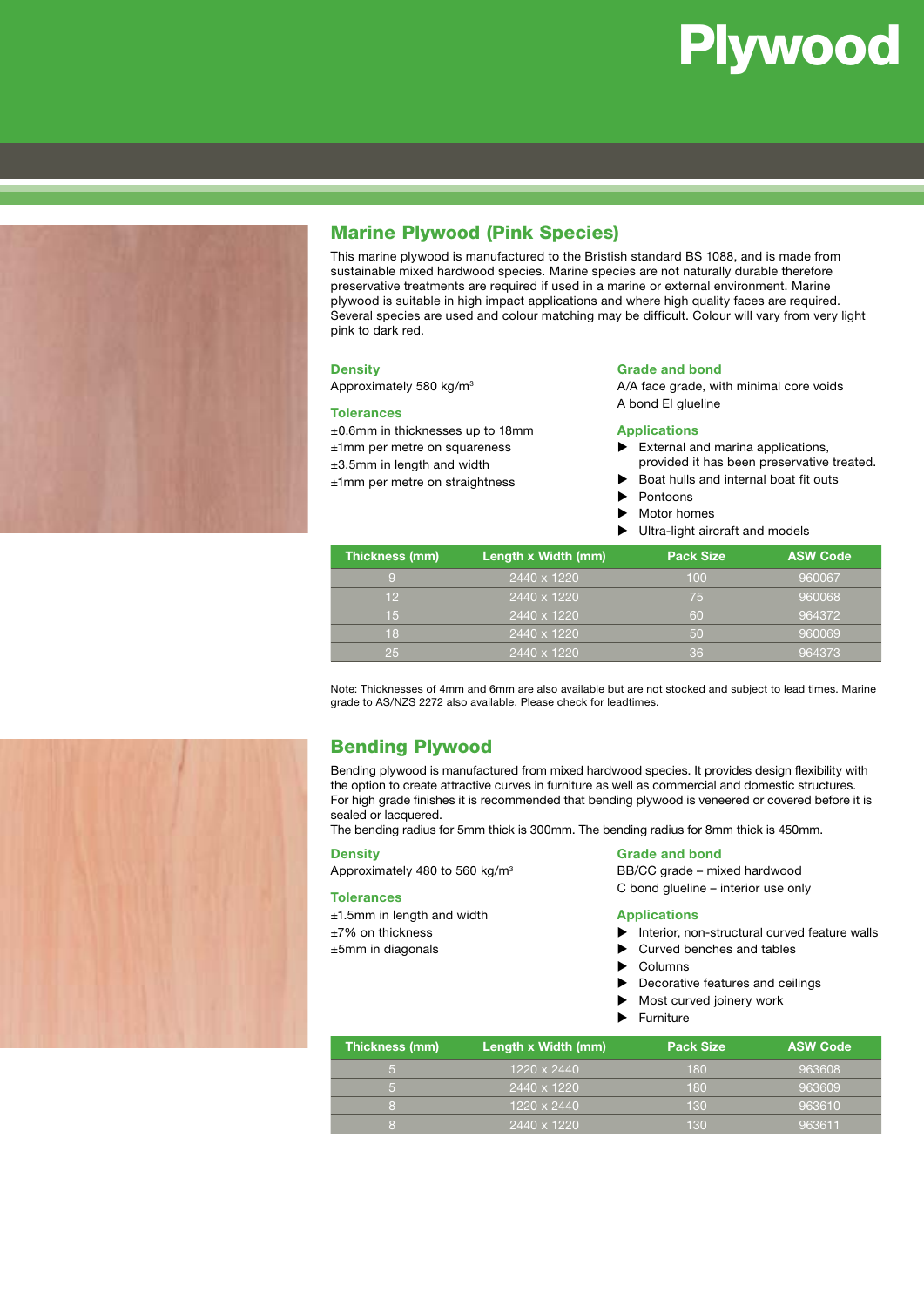

## Birch Plywood

Birch plywood manufactured from white birch, has a warm, light coloured appearance and is suitable for both interior and semi exterior use. Birch plywood is manufactured to a European standard and has FSC certification. Birch plywood has a stylish finish and can be used for furniture, shopfitting and joinery solutions. Grading is not the same as Australian grading. It has a good aesthetic appearance but does have natural features showing.

#### **Grade and bond**

B/BB grade.

WBP (water boil proof) phenol formaldehyde glue with a E1 formaldehyde emission rating to European standard and EO to Australian standard.

The B grade has no patches but allows for minor features, such as pin knots, resin veins and minor putty fill. Knot clusters and swirly grain is also allowed.

The BB back allows for small knots and patches that are not grain or colour matched.

#### **Density**

Approximately 680 to 700 kg/m3

#### **Tolerances**

±0.2mm in thickness

±3mm in length and width

±6mm in squareness

#### **Applications**

**Decorative Panels Furniture** 

- Cabinets and joinery
- Table tops
- Drawer sides
- Toys and general maintenance work

| Thickness (mm)  | Length x Width (mm) | <b>Pack Size</b> | <b>B/BB ASW Code</b> |
|-----------------|---------------------|------------------|----------------------|
|                 | 2440 x 1220         | 100              | 965431               |
| 6.5             | 2440 x 1220         | 60               | 965432               |
| 9               | 2440 x 1220         | 44               | 965433               |
| 12 <sup>2</sup> | 2440 x 1220         | 33               | 965434               |
| 15              | 2440 x 1220         | 26               | 965435               |
| 18              | 2440 x 1220         | 22               | 965436               |
| 24              | 2440 x 1220         | 16               | 965438               |

## AC Hoop Interior Plywood

AC hoop plywood is made from hoop pine veneers and manufactured to the AS/NZS 2270 standard for interior use with a C bond. AC grade hoop plywood is intended for use in an internal application (non - structural) where a high quality aesthetic appearance is required.

#### **Density**

Approximately 600 kg/m3

#### **Tolerances**

±7% in thicknesses up to 7.5mm

- ±4% in thicknesses 9mm to 17.5mm
- ±3% in thicknesses above 17.5mm
- ±1.5mm in length and width

±0.05% on straightness on the length of that edge ±5mm in squareness

#### **Grade and bond**

A grade face and C grade back.

C bond E0 urea formaldehyde glue.

C bond is white in colour, which eliminates glue bleed through and requires less press time resulting in a lighter and more natural appearance.

#### **Applications**

- $\blacktriangleright$  Internal decorative wall panelling
- Feature and acoustic features panels
- Shopfitting
- Furniture and fitments
- Ceiling linings
- Interior door skins

| Thickness (mm) | Length x Width (mm) | <b>Pack Size</b> | <b>INT ASW Code</b> | <b>EXT ASW Code</b> |
|----------------|---------------------|------------------|---------------------|---------------------|
| $\overline{Q}$ | 2400 x 1200         | 60               | 896552              | 895800              |
| 12.5           | 2400 x 1200         | 45'              | 896534              | 895769              |
| 16             | 2400 x 1200         | 35               | 933782              | 895775              |
| 19             | 2400 x 1200         | 28               | 798847              | 895779              |
| 25             | 2400 x 1200         | 20               | 882765              | 895780              |

Note: AC hoop exterior grade with an A bond is also available. Please check for availability. Also check for BB grade availability.

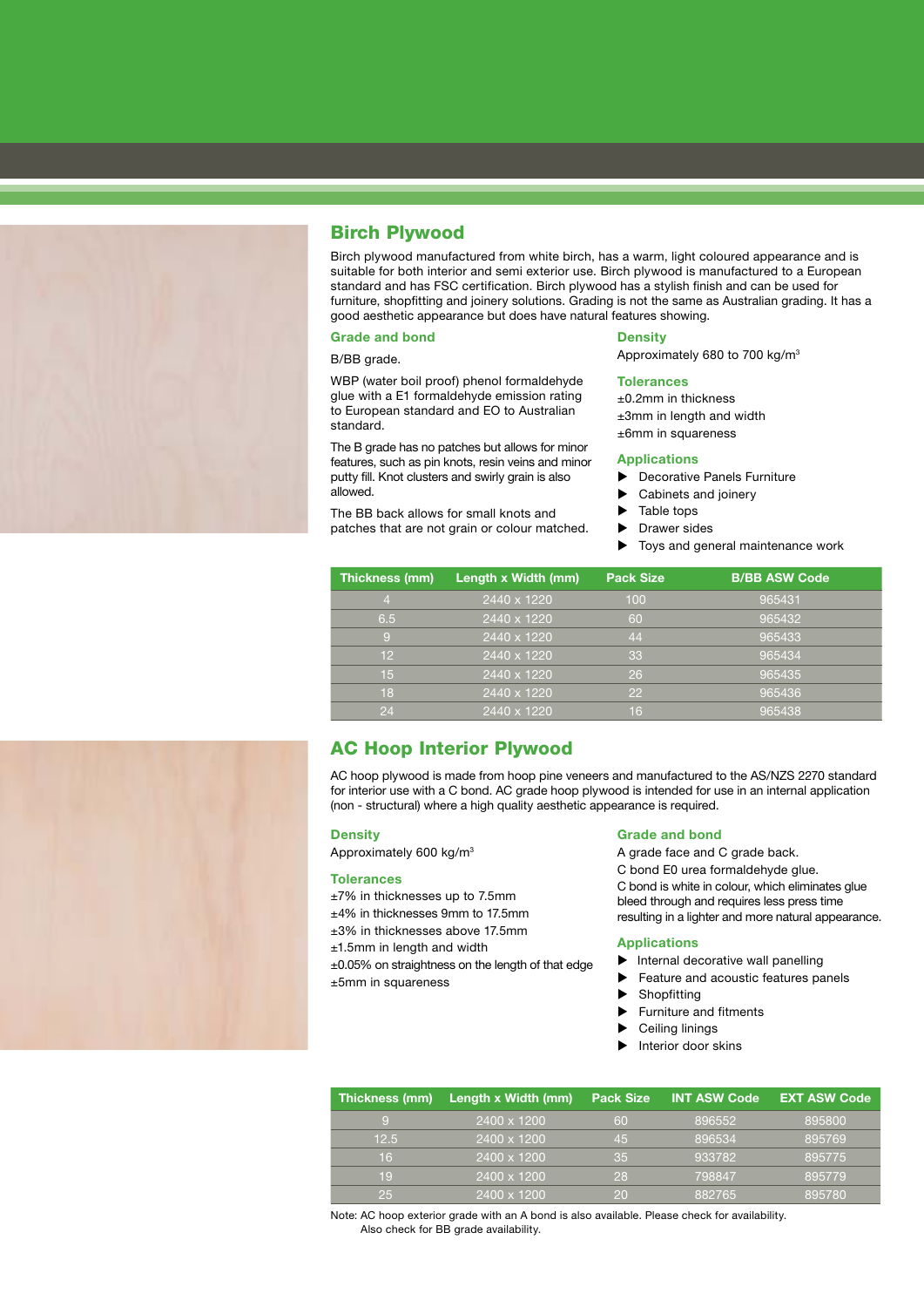# Plywood



# Hardwood Bracing Plywood (F22)

This plywood is made from mixed hardwood species from legal and sustainable resources and complies with the AS/NZS 2269 plywood – structural standard. It is manufactured in untreated or H2S treatment for termites. Panels may also be scarf jointed.

#### **Tolerances**

- ±5% in thickness
- ±0.2% in squareness
- ±1.5mm in length and width

±0.05% on straightness on the length of that edge

#### **Grade and bond**

D/D grade A bond E0 glueline

#### **Applications**

- $\blacktriangleright$  Bracing for domestic house frames
- Pallet and crate construction
- Versatile backing boards for cabinets
	- Particularly useful in providing racking resistance against external forces such as wind

| Thickness (mm) | Length x Width (mm) | <b>Pack Size</b> | <b>ASW Code</b> | <b>H2S ASW Code</b> |
|----------------|---------------------|------------------|-----------------|---------------------|
| 4              | 2440 x 900          | 150              | 948432          | 963587              |
| 4              | 2440 x 1200         | 150              | 948433          | 963588              |
| 4              | 2745 x 900          | 150              | 948434          | 963590              |
| 4              | 2745 x 1200         | 150              | 948435          | 963591              |
| 4              | $3050 \times 900$   | 150              | 963935          | 963592              |
| 4              | 3050 x 1200         | 150              | 963936          | 963593              |

Note: Sheet sizes 3050x900mm and 3050x1200mm are available, however not always stocked. Please check for lead times. H25 treated also not always stocked.

## Lauan Plywood BB/CC Interior & BB/CC Hardwood Exterior

Lauan plywood is an interior non-structual PEFC plywood made from mixed hardwood species (pink in colour). Lauan plywood is also known as Phillipine mahogany, the name lauan actually means "a mixture of woods" from the same area. Lauan plywood can be easily stained and painted, but should not be exposed to wet or damp conditions.

#### **Tolerances**

±7% on thicknesses ±5mm in diagonals or squareness ±1.5mm in length and width

#### **Grade and bond**

B/B grade face and C/C grade back

C bond glueline Note: C/C grade back may have joints and patches

#### **Applications**

- General decorative and non-decorative applications
- Furniture and fitments
- Backing sheets
- Office cabinets
- Ceiling linings
- Toys and doll houses
- **Light packaging**

| Thickness (mm) | Length x Width (mm) | <b>Pack Size</b> | <b>ASW Code</b> |
|----------------|---------------------|------------------|-----------------|
| 3.6            | i 2440 x 1220 ˈ     | .200             | 960066          |

#### **BB/CC Hardwood Exterior**

Mixed hardwood species with a WBP exterior glueline

| Thickness (mm)  | Length x Width (mm) | <b>Pack Size</b> | <b>ASW Code</b> |
|-----------------|---------------------|------------------|-----------------|
| 6.              | 2440 x 1220         | 150              | 963614          |
|                 | 2440 x 1220         | 100              | 963615          |
| 12 <sup>2</sup> | 2440 x 1220         | 75               | 963616          |
| /15/            | 2440 x 1220         | 60               | 963617          |
| 18              | 2440 x 1220         | 50               | 963618          |
| 25              | 2440 x 1220         | 36               | 963619          |